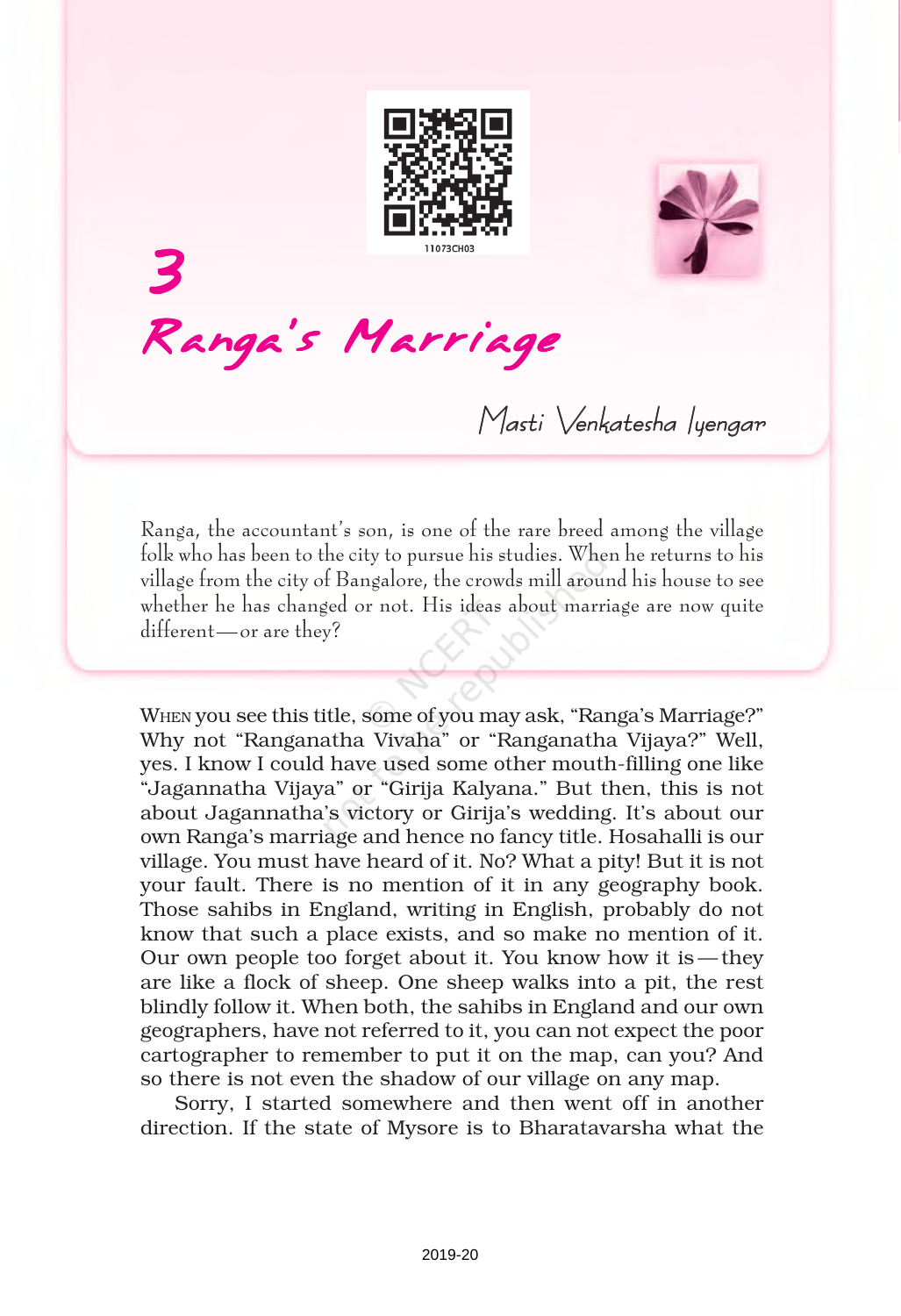## Ranga's Marriage 17 17



sweet *karigadabu*' is to a festive meal, then Hosahalli is to Mysore State what the filling is to the *karigadabu*. What I have said is absolutely true, believe me. I will not object to your questioning it but I will stick to my opinion. I am not the only one who speaks glowingly of Hosahalli. We have a doctor in our place. His name is Gundabhatta. He agrees with me. He has been to quite a few places. No, not England. If anyone asks him whether he has been there, he says, "No, *annayya*<sup>2</sup> , I have left that to you. Running around like a flea-pestered dog, is not for me. I have seen a few places in my time, though." As a matter of fact, he has seen many.

We have some mango trees in our village. Come visit us, and I will give you a raw mango from one of them. Do not eat it. Just take a bite. The sourness is sure to go straight to your *brahmarandhra<sup>3</sup>* . I once took one such fruit home and a chutney was made out of it. All of us ate it. The cough we suffered from, after that! It was when I went for the cough medicine, that the doctor told me about the special quality of the fruit.

Just as the mango is special, so is everything else around our village. We have a creeper growing in the ever-so-fine water of the village pond. Its flowers are a feast to behold. Get two leaves from the creeper when you go to the pond for your bath, and you will not have to worry about not having leaves on which to serve the afternoon meal. You will say I am rambling. It is always like that when the subject of our village comes up. But enough. If any one of you would like to visit us, drop me a line. I will let you know where Hosahalli is and what things are like here. The best way of getting to know a place is to visit it, don't you agree?

What I am going to tell you is something that happened ten years ago. We did not have many people who knew English, then. Our village accountant was the first one who had enough courage to send his son to Bangalore to study. It is different now. There are many who know English. During the holidays, you come across them on every street, talking in English. Those days, we did not speak in English, nor did we bring in English words while talking

 $1$  a South Indian fried sweet filled with coconut and sugar

 $2\;$  (in Kannada) a respectful term for an elder

<sup>3</sup> (in Kannada) the soft part in a child's head where skull bones join later. Here, used as an idiomatic expression to convey the extreme potency of sourness.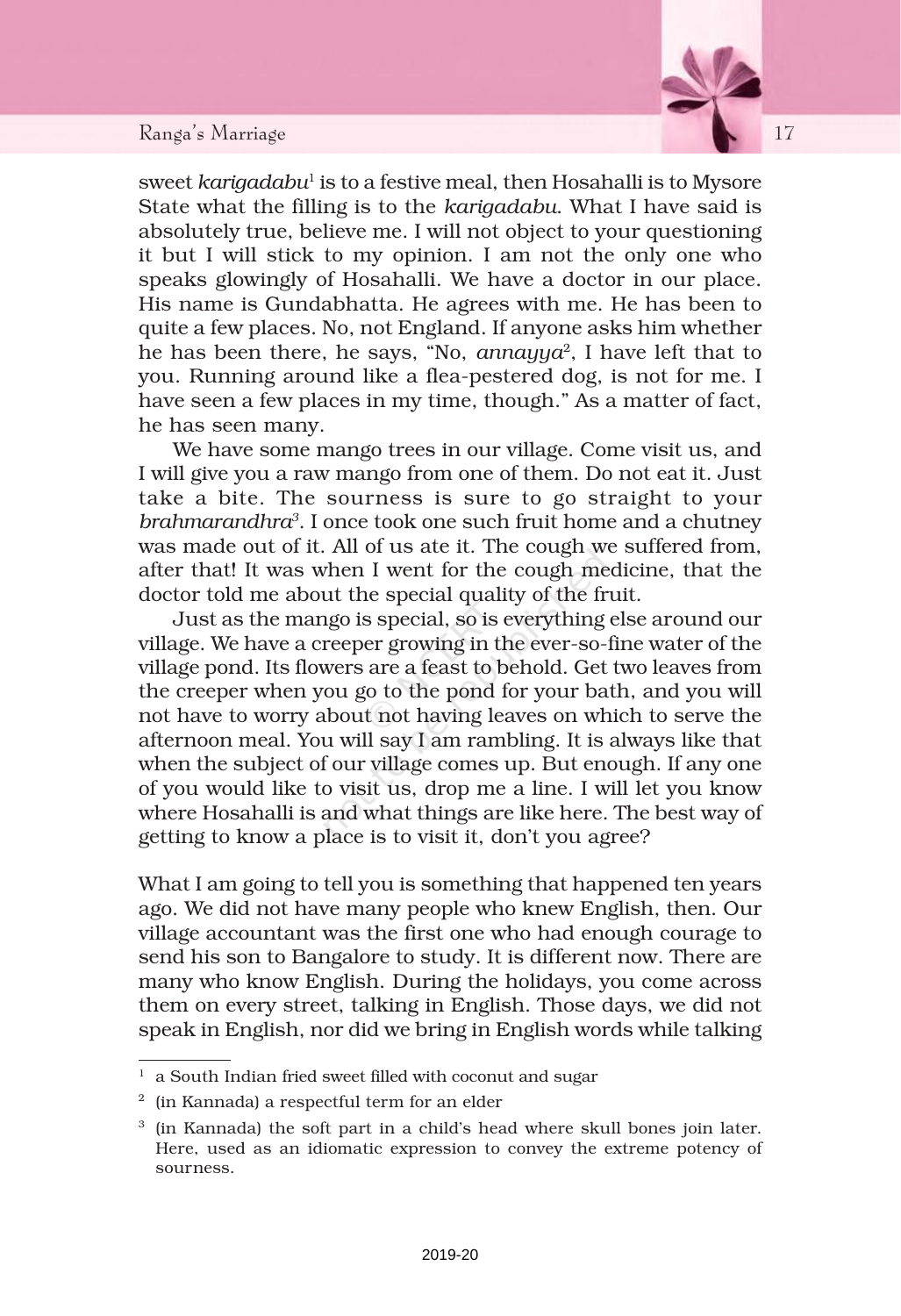

in Kannada. What has happened is disgraceful, believe me. The other day, I was in Rama Rao's house when they bought a bundle of firewood. Rama Rao's son came out to pay for it. He asked the woman, "How much should I give you?" "Four pice," she said. The boy told her he did not have any "change", and asked her to come the next morning. The poor woman did not understand the English word "change" and went away muttering to herself. I too did not know. Later, when I went to Ranga's house and asked him, I understood what it meant.

This priceless commodity, the English language, was not so widespread in our village a decade ago. That was why Ranga's homecoming was a great event. People rushed to his doorstep announcing, "The accountant's son has come," "The boy who had gone to Bangalore for his studies is here, it seems," and "Come, Ranga is here. Let's go and have a look."

Attracted by the crowd, I too went and stood in the courtyard and asked, "Why have all these people come? There's no performing monkey here."

A boy, a fellow without any brains, said, loud enough for everyone to hear, "What are you doing here, then?" A youngster, immature and without any manners. Thinking that all these things were now of the past, I kept quiet.

Seeing so many people there, Ranga came out with a smile on his face. Had we all gone inside, the place would have turned into what people call the Black Hole of Calcutta. Thank God it did not. Everyone was surprised to see that Ranga was the same as he had been six months ago, when he had first left our village. An old lady who was near him, ran her hand over his chest, looked into his eyes and said, "The *janewara*4 is still there. He hasn't lost his caste." She went away soon after that. Ranga laughed.

Once they realised that Ranga still had the same hands, legs, eyes and nose, the crowd melted away, like a lump of sugar in a child's mouth. I continued to stand there. After everyone had gone, I asked, "How are you, Rangappa? Is everything well with you?" It was only then that Ranga noticed me. He came near me and did a *namaskara* respectfully, saying, "I am all right, with your blessings."

I must draw your attention to this aspect of Ranga's character. He knew when it would be to his advantage to talk to someone

2019-20

<sup>4</sup> (in Kannada) the sacred thread worn by Brahmins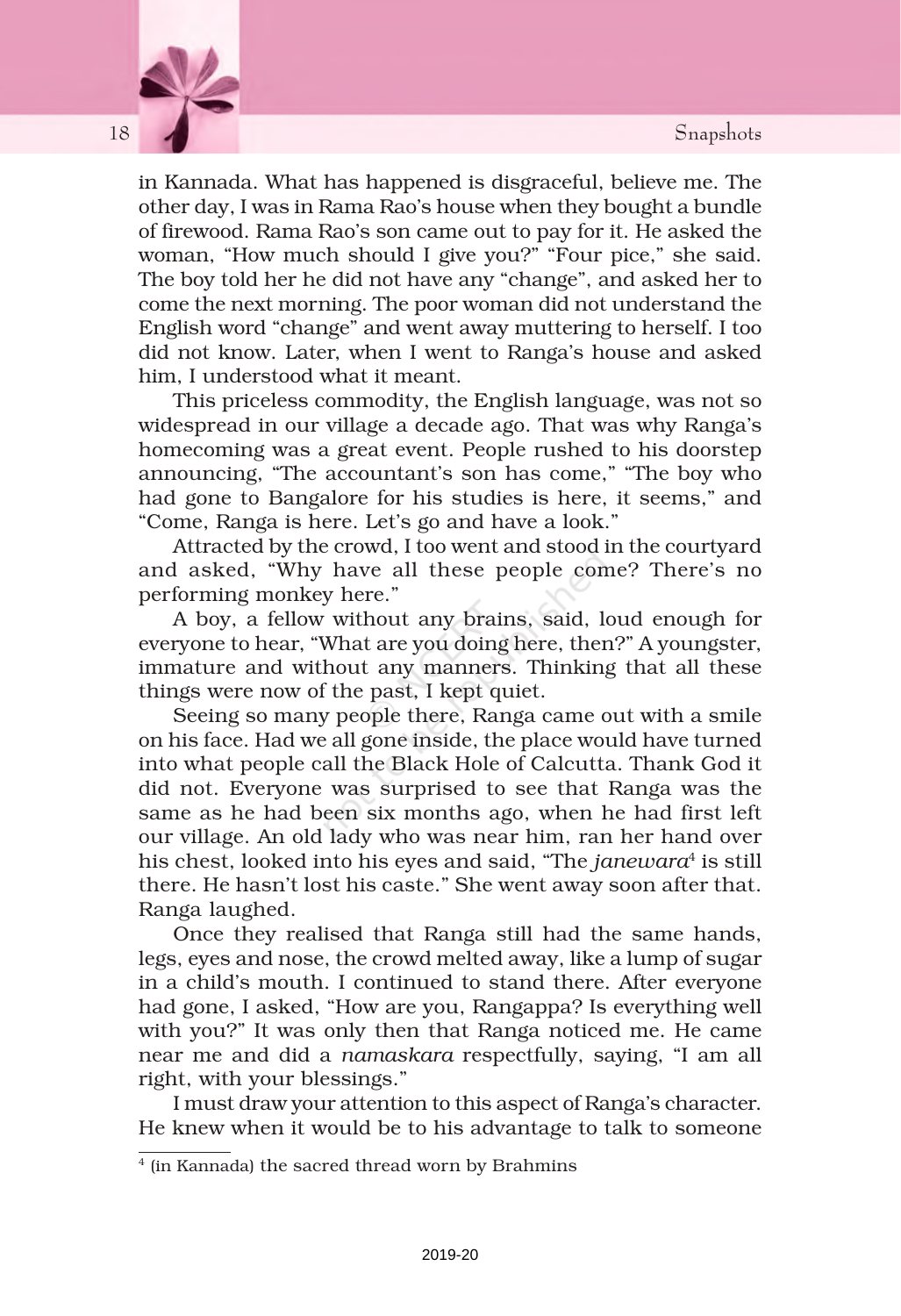## Ranga's Marriage 19 19



and rightly assessed people's worth. As for his *namaskara* to me, he did not do it like any present-day boy—with his head up towards the sun, standing stiff like a pole without joints, jerking his body as if it was either a wand or a walking stick. Nor did he merely fold his hands. He bent low to touch my feet. "May you get married soon," I said, blessing him. After exchanging a few pleasantries, I left.

That afternoon, when I was resting, Ranga came to my house with a couple of oranges in his hand. A generous, considerate fellow. It would be a fine thing to have him marry, settle down and be of service to society, I thought.

For a while we talked about this and that. Then I came to the point. "Rangappa, when do you plan to get married?"

"I am not going to get married now," he said.

"Why not?"

"I need to find the right girl. I know an officer who got married only six months ago. He is about thirty and his wife is twentyfive, I am told. They will be able to talk lovingly to each other. Let's say I married a very young girl. She may take my words spoken in love as words spoken in anger. Recently, a troupe in Bangalore staged the play *Shakuntala*. There is no question of Dushyantha falling in love with Shakuntala if she were young, like the present-day brides, is there? What would have happened to Kalidasa's play? If one gets married, it should be to a girl who is mature. Otherwise, one should remain a bachelor. That's why I am not marrying now."

"Is there any other reason?"

"A man should marry a girl he admires. What we have now are arranged marriages. How can one admire a girl with milk stains on one side of her face and wetness on the other, or so young that she doesn't even know how to bite her fingers?"

"One a neem fruit, the other, a bittergourd."

"Exactly!" Ranga said, laughing.

I was distressed that the boy who I thought would make a good husband, had decided to remain a bachelor. After chatting for a little longer, Ranga left. I made up my mind right then, that I would get him married.

Rama Rao's niece, a pretty girl of eleven, had come to stay with him. She was from a big town, so she knew how to play the veena and the harmonium. She also had a sweet voice. Both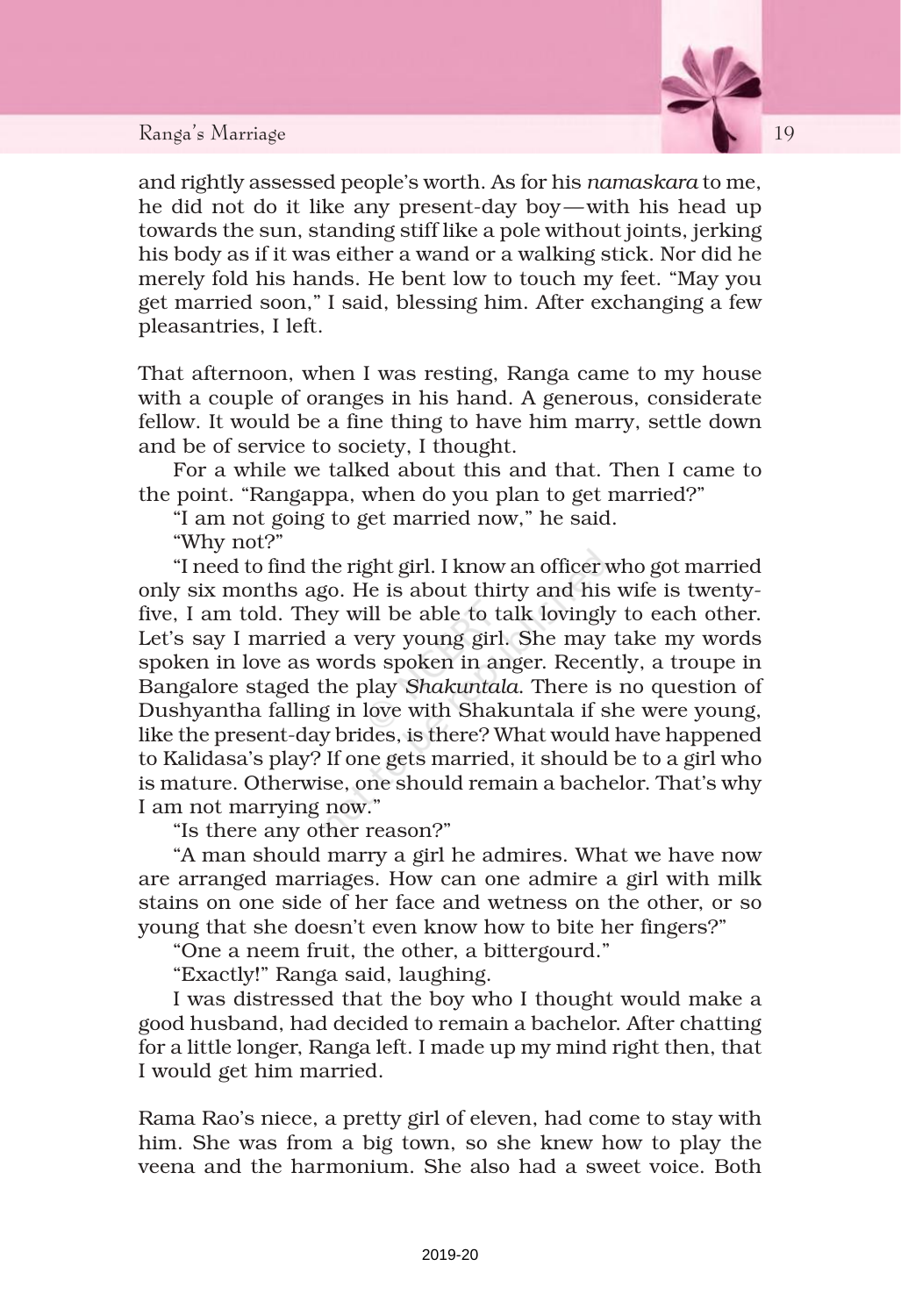

her parents had died, and her uncle had brought her home. Ranga was just the boy for her, and she, the most suitable bride for him.

Since I was a frequent visitor to Rama Rao's place, the girl was quite free with me. I completely forgot to mention her name! Ratna, it was. The very next morning I went to their house and told Rama Rao's wife, "I'll send some buttermilk for you. Ask Ratna to fetch it."

Ratna came. It was a Friday, so she was wearing a grand saree. I told her to sit in my room and requested her to sing a song. I sent for Ranga. While she was singing the song*— Krishnamurthy, in front of my eyes —* Ranga reached the door. He stopped at the threshold. He did not want the singing to stop, but was curious to see the singer. Carefully, he peeped in. The light coming into the room was blocked. Ratna looked up and seeing a stranger there, abruptly stopped.

Suppose you buy the best quality mango. You eat it slowly, savouring its peel, before biting into the juicy flesh. You do not want to waste any part of it. Before you take another bite, the fruit slips out of your hand and falls to the ground. How do you feel? Ranga's face showed the same disappointment when the singing stopped.

"You sent for me?" he asked as he came in and sat on a chair.

Ratna stood at a distance, her head lowered. Ranga repeatedly glanced at her. Once, our eyes met, and he looked very embarrassed. No one spoke for a long while.

"It was my coming in that stopped the singing. Let me leave." Words, mere words! The fellow said he would leave but did not make a move. How can one expect words to match actions in these days of Kaliyuga?

Ratna ran inside, overcome by shyness.

After a while, Ranga asked, "Who is that girl, swami?"

"Who's that inside?" the lion wanted to know. The he-goat who had taken shelter in the temple replied, "Does it matter who I am? I am a poor animal who has already eaten nine lions. I have vowed to eat one more. Tell me, are you male or female?" The lion fled the place in fear, it seems.

Like the he-goat, I said, "What does it matter to either of us who she is? I'm already married and you aren't the marrying kind."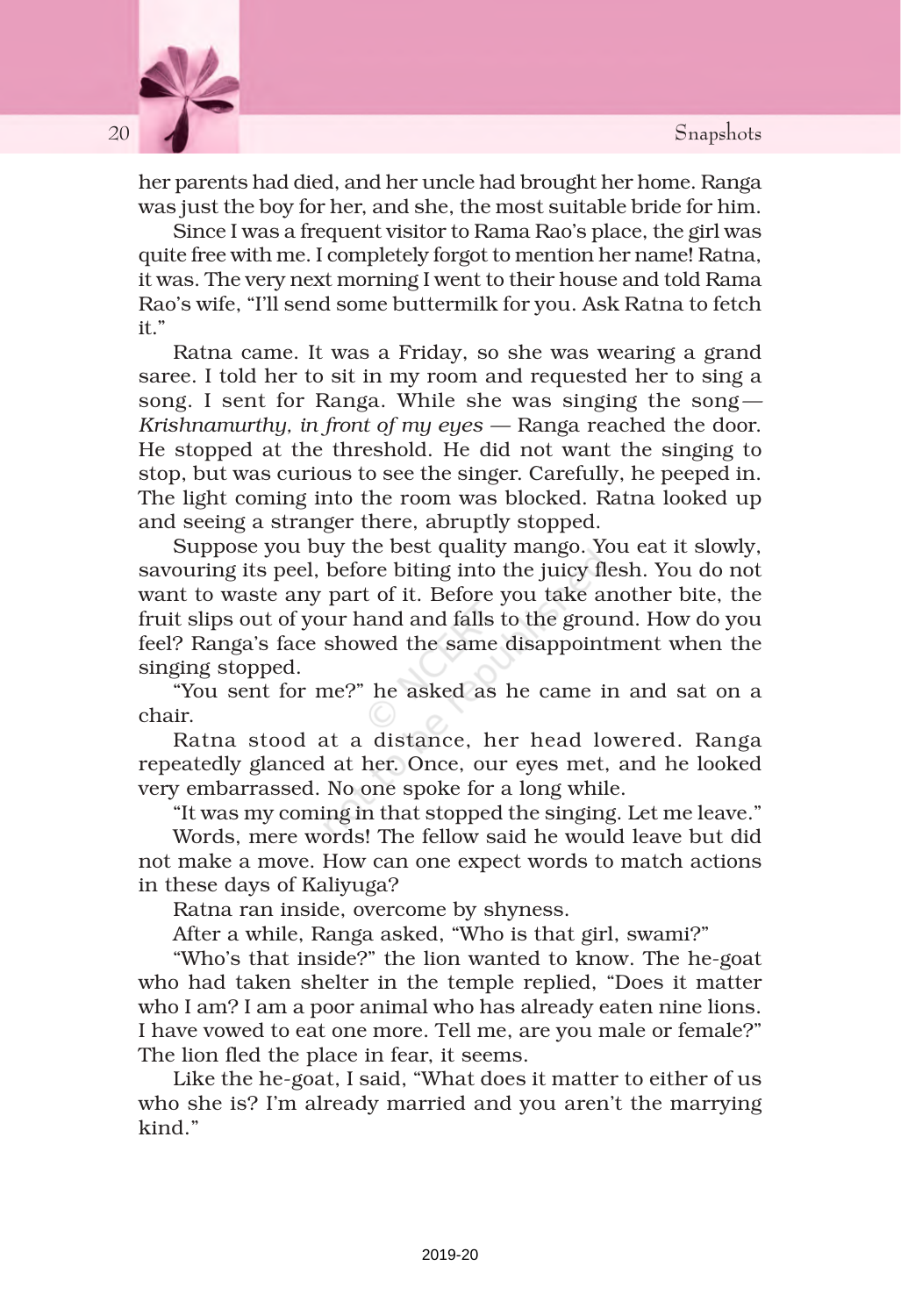Ranga's Marriage Ranga's Mar anga's Maranga's Marriage 21 21



Very hopefully, he asked, "She isn't married, then?" His voice did not betray his excitement but I knew it was there.

"She was married a year ago."

His face shrivelled like a roasted brinjal. After a while, Ranga left, saying, "I must go, I have work at home."

I went to our Shastri the next morning and told him, "Keep everything ready to read the stars. I'll come later." I tutored him in all that I wanted him to say.

I found no change in Ranga when I met him that afternoon. "What's the matter? You seem to be lost in thought," I said.

"Nothing, nothing's wrong, believe me."

"Headache? Come, let's go and see a doctor."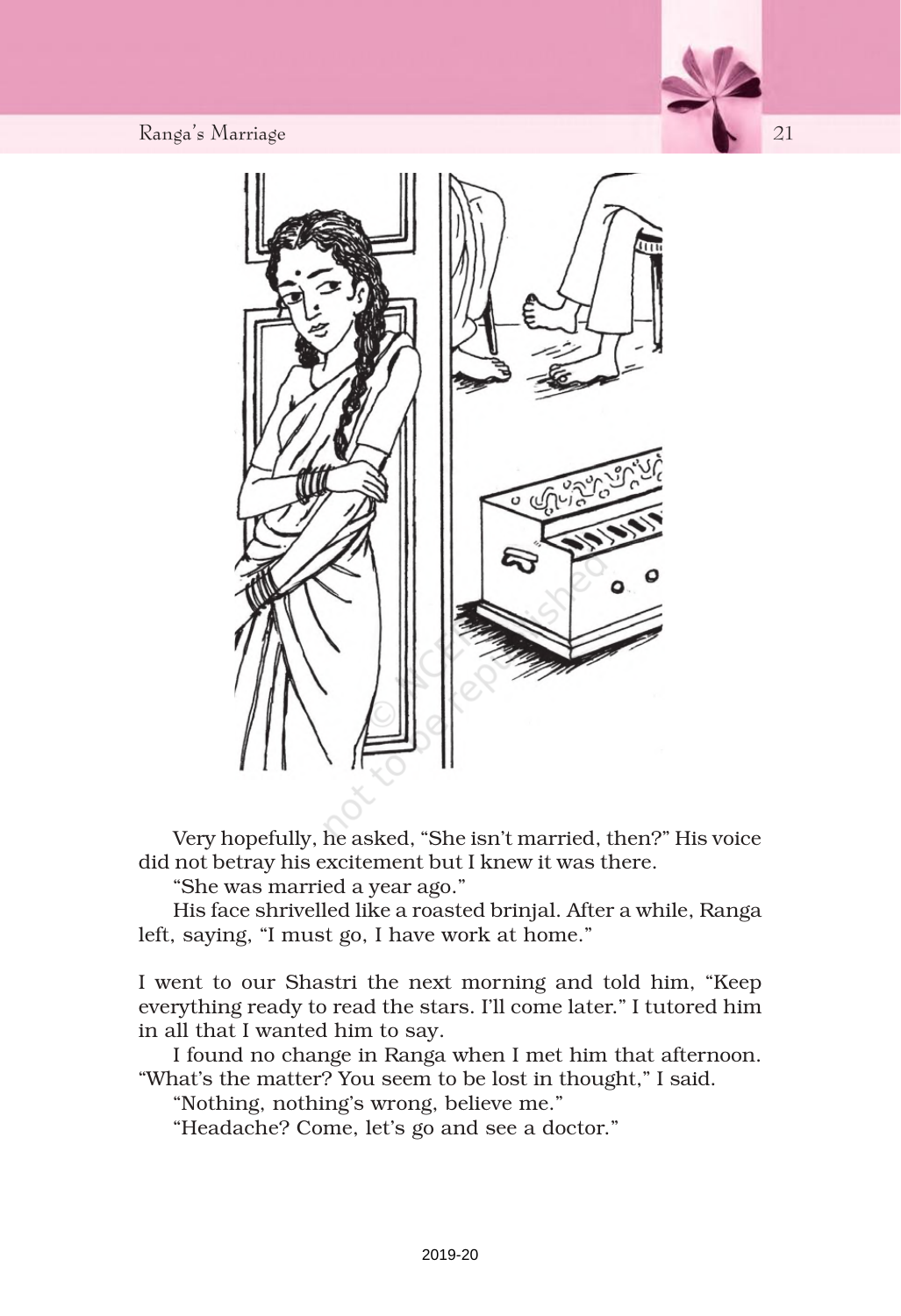

"I have no headache. I'm my usual self."

"I went through the same thing when the process of choosing a girl for me was going on. But I don't think that that could be a reason for your present condition."

Ranga stared at me.

"Come, let's go and see Shastri," I suggested. "We will find out whether Guru and Shani are favourable for you or not."

Ranga accompanied me without any protest. As soon as Shastri saw me, he exclaimed, "What a surprise, Shyama! Haven't seen you for a long time."

Shyama is none other than your servant, the narrator of this tale.

I got angry and shouted, "What? Only this morning..." Shastri completed my sentence, "You finished all your work and are now free to visit me." Had he not done so, I would have ruined our plan by bursting like grains that are kept in the sun to dry. I was extremely careful of what I said afterwards.

Shastri turned to Ranga. "When did the young son of our accountant clerk come home? What can I do for him? It's very rarely that he visits us."

"Take out your paraphernalia. Our Rangappa seems to have something on his mind. Can you tell us what's worrying him? Shall we put your science of astrology to the test?"

There was authority in my voice as I spoke to Shastri. He took out two sheets of paper, some *cowries* and a book of palmyra leaves, saying, "Ours is an ancient science, *ayya*. There's a story to it... But I won't tell you that story now. This is not a *harikatha* which allows you to tell a story within a story... You may get bored. I'll tell it to you some other time."

Shastri moved his lips fast as he counted on his fingers and then asked, "What's your star?" Ranga didn't know. "Never mind," Shastri indicated with a shake of his head. He did some more calculations before saying in a serious tone, "It's about a girl."

I had been controlling my laughter all this while. But now I burst out laughing. I turned to Ranga. "Exactly what I had said."

"Who is the girl?" It was your humble servant who asked the question.

Shastri thought for a while before replying, "She probably has the name of something found in the ocean."

"Kamala?"

"Maybe."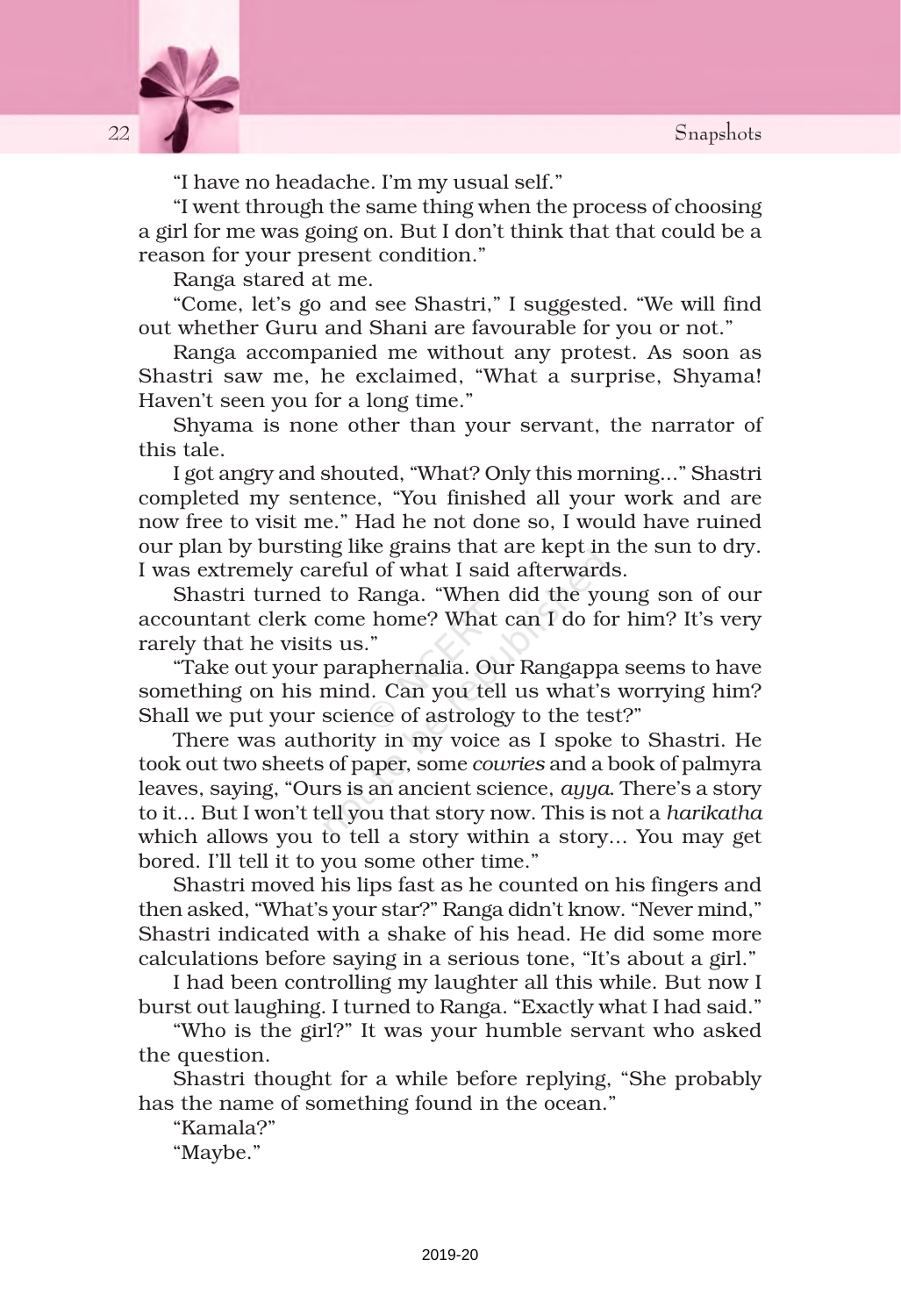

"Could it be Pachchi, moss?"

"Must it be moss if it's not Kamala? Why not pearl or ratna, the precious stone?"

"Ratna? The girl in Rama Rao's house is Ratna. Tell me, is there any chance of our negotiations bearing fruit?"

"Definitely," he said, after thinking for some time.

There was surprise on Ranga's face. And some happiness. I noticed it.

"But that girl is married..." I said. Then I turned to him. His face had fallen.

"I don't know all that. There may be some other girl who is suitable. I only told you what our *shastra* indicated," Shastri said.

We left the place. On the way, we passed by Rama Rao's house. Ratna was standing at the door. I went in alone and came out a minute later.

"Surprising. This girl isn't married, it seems. Someone told me the other day that she was. What Shastri told us has turned out to be true after all! But Rangappa, I can't believe that you have been thinking of her. Swear on the name of Madhavacharya<sup>5</sup> and tell me, is it true what Shastri said?"

I do not know whether anyone else would have been direct. Ranga admitted, "There's greater truth in that *shastra* than we imagine. What he said is absolutely true."

Shastri was at the well when I went there that evening. I said, "So Shastri*gale*, you repeated everything I had taught you without giving rise to any suspicion. What a marvellous *shastra* yours is!" He didn't like it at all.

"What are you saying? What you said to me was what I could have found out myself from the *shastras*. Don't forget, I developed on the hints you had given me."

Tell me, is this what a decent man says?

Rangappa had come the other day to invite me for dinner. "What's the occasion?" I asked.

"It's Shyama's birthday. He is three."

"It's not a nice name —Shyama," I said. "I'm like a dark piece of oil-cake. Why did you have to give that golden child of yours such a name? What a childish couple you are, Ratna and you! I

<sup>&</sup>lt;sup>5</sup> an exponent of Vedantic philosophy from South India